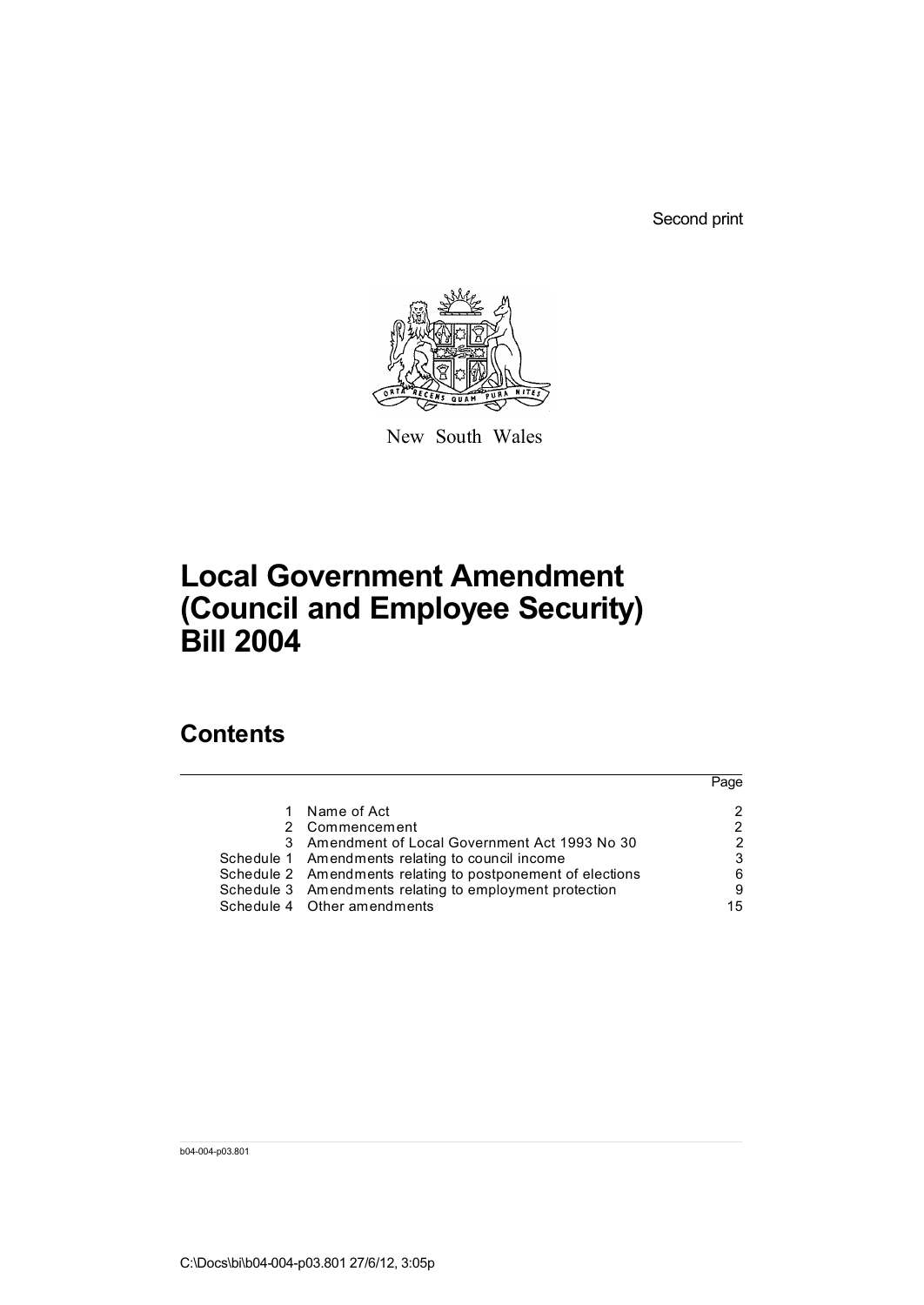*This PUBLIC BILL, originated in the LEGISLATIVE COUNCIL and, having this day passed, is now ready for presentation to the LEGISLATIVE ASSEMBLY for its concurrence.*

*Legislative Council*

*Clerk of the Parliaments.*



New South Wales

# **Local Government Amendment (Council and Employee Security) Bill 2004**

Act No , 2004

An Act to amend the *Local Government Act 1993* in relation to the adjustment of council income, the postponement of elections, the protection of employment of council staff, and other matters; and for other purposes.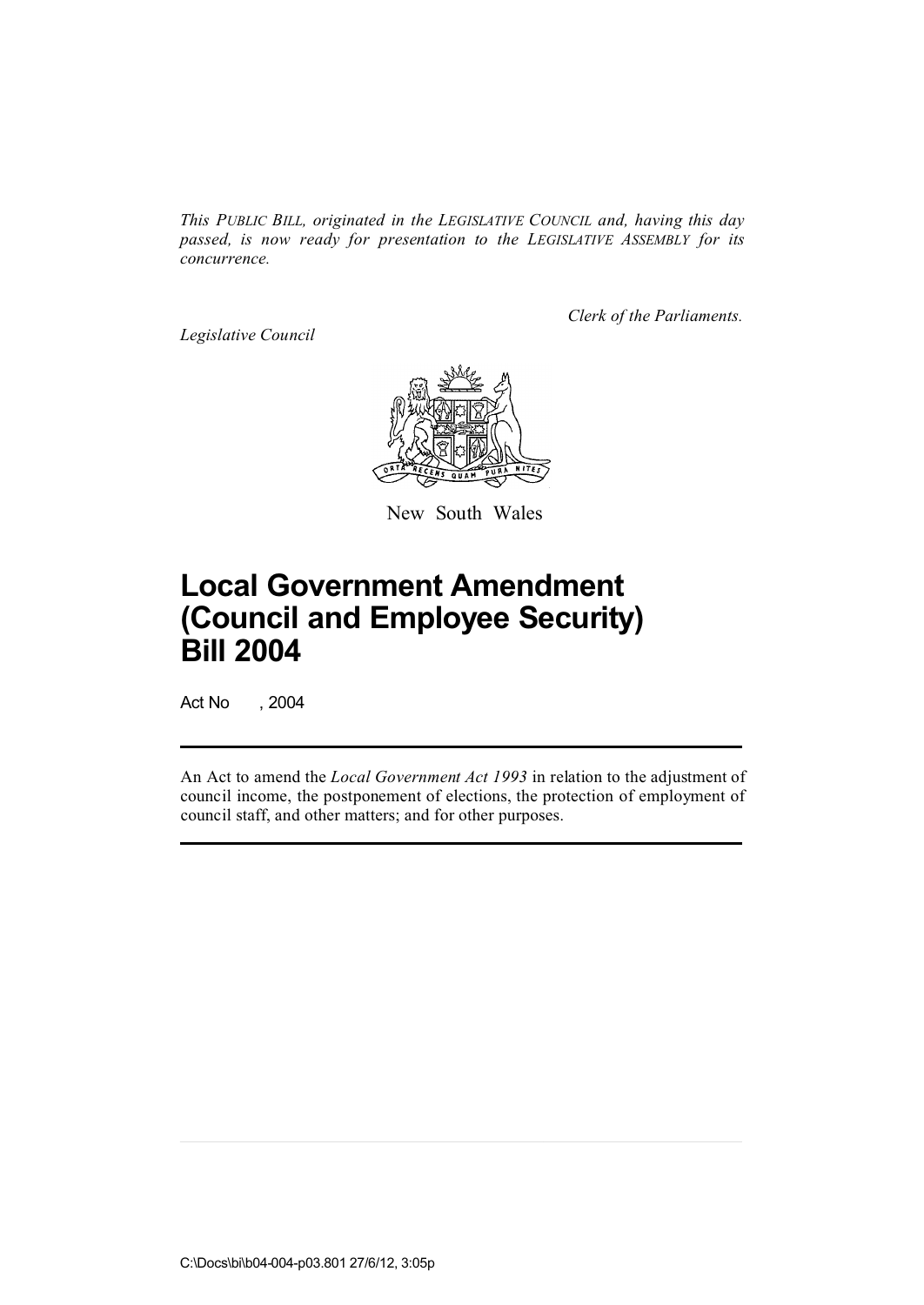| The Legislature of New South Wales enacts: |  |
|--------------------------------------------|--|
|--------------------------------------------|--|

| 1            | Name of Act                                                                                  |          |  |  |  |  |  |  |
|--------------|----------------------------------------------------------------------------------------------|----------|--|--|--|--|--|--|
|              | This Act is the Local Government Amendment (Council and Employee<br>Security) Act 2004.      |          |  |  |  |  |  |  |
| $\mathbf{2}$ | Commencement                                                                                 | 5        |  |  |  |  |  |  |
|              | This Act commences on the date of assent, except as provided by<br>(1)<br>subsection $(2)$ . | 6<br>7   |  |  |  |  |  |  |
|              | Schedule 3 is taken to have commenced on 1 January 2004.<br>(2)                              | 8        |  |  |  |  |  |  |
| 3            | <b>Amendment of Local Government Act 1993 No 30</b>                                          | 9        |  |  |  |  |  |  |
|              | The Local Government Act 1993 is amended as set out in<br>Schedules $1-4$ .                  | 10<br>11 |  |  |  |  |  |  |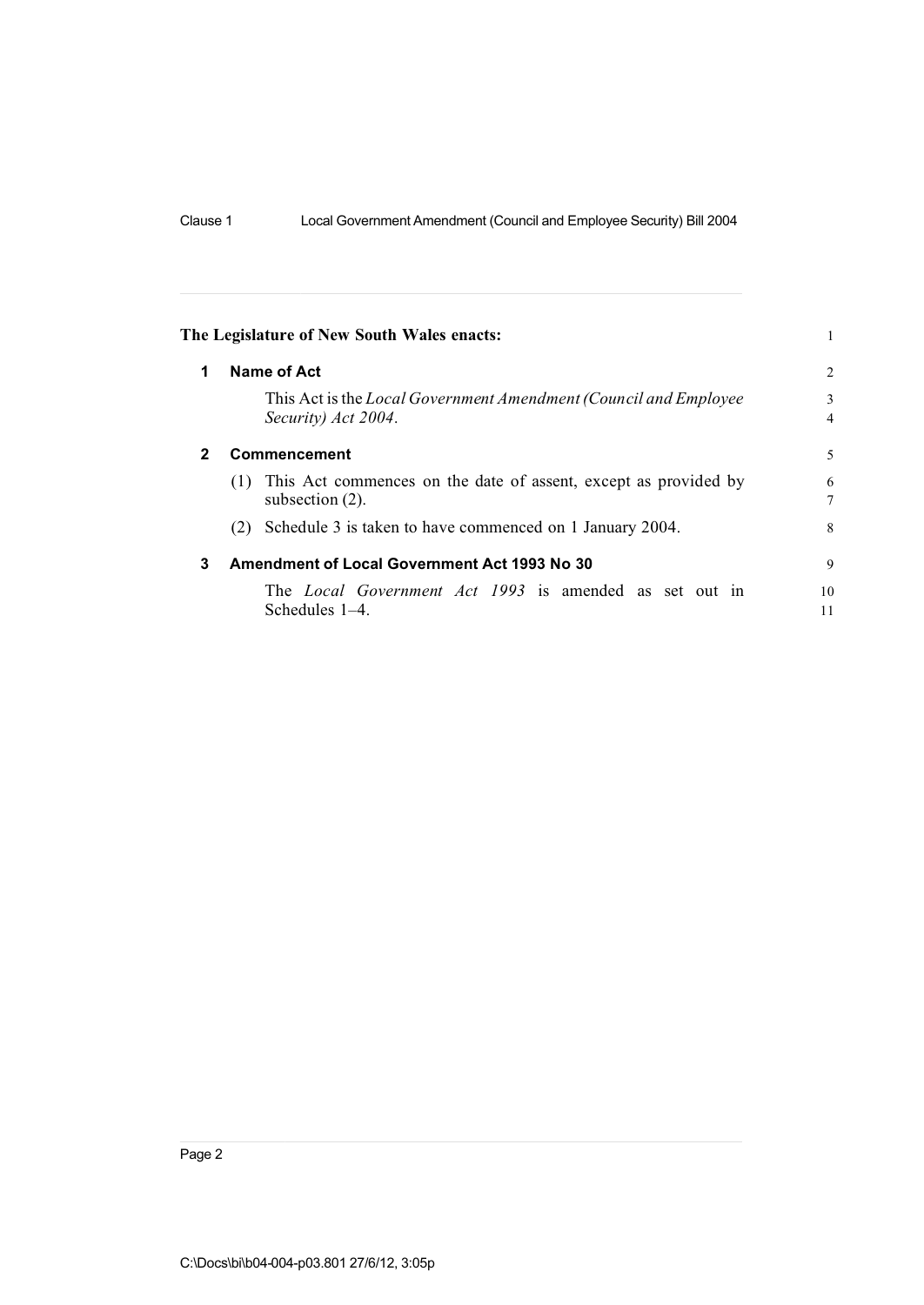Amendments relating to council income example of the Schedule 1 Schedule 1

# **Schedule 1 Amendments relating to council income** <sup>1</sup>

 $(Section 3)$ 

 $\frac{2}{3}$ 

4

| [1] | Section 218F Referral of proposal for examination and report |     |                                                                                                                                                                                                                                                                                                                                                              |                                  |  |  |  |  |  |
|-----|--------------------------------------------------------------|-----|--------------------------------------------------------------------------------------------------------------------------------------------------------------------------------------------------------------------------------------------------------------------------------------------------------------------------------------------------------------|----------------------------------|--|--|--|--|--|
|     | Omit "(as defined in section 218G)" from section 218F (6).   |     |                                                                                                                                                                                                                                                                                                                                                              |                                  |  |  |  |  |  |
| [2] |                                                              |     | Section 508 Orders under secs 506 and 507                                                                                                                                                                                                                                                                                                                    | $\,$ 8 $\,$                      |  |  |  |  |  |
|     |                                                              |     | Insert after section $508(5)$ :                                                                                                                                                                                                                                                                                                                              | $\mathfrak{g}$<br>10             |  |  |  |  |  |
|     |                                                              |     | (5A) Subject to section 508A (6), a percentage specified in an order<br>under section 506 or 507 for a year does not apply, and (if<br>relevant) is taken never to have applied, to a council to which<br>a determination under section 508A applies for that year,                                                                                          |                                  |  |  |  |  |  |
|     |                                                              |     | whether the order specifying the percentage was made before,<br>on or after the day on which the determination was made.                                                                                                                                                                                                                                     | 15<br>16                         |  |  |  |  |  |
| [3] | <b>Section 508A</b>                                          |     |                                                                                                                                                                                                                                                                                                                                                              | 17<br>18                         |  |  |  |  |  |
|     | Insert after section 508:                                    |     |                                                                                                                                                                                                                                                                                                                                                              |                                  |  |  |  |  |  |
|     | 508A                                                         |     | Special variation over a period of years                                                                                                                                                                                                                                                                                                                     | 20                               |  |  |  |  |  |
|     |                                                              | (1) | The Minister may, by instrument in writing given to a council,<br>determine that the council's general income, or the amount of<br>an annual charge for domestic waste management services<br>provided by the council, or both, for a specified period<br>consisting of two or more years, may be varied by a specified<br>percentage over the whole period. | 21<br>22<br>23<br>24<br>25<br>26 |  |  |  |  |  |
|     |                                                              | (2) | The specified period must not exceed 7 years, but this<br>subsection does not prevent a further determination being made<br>that takes effect after that period.                                                                                                                                                                                             | 27<br>28<br>29                   |  |  |  |  |  |
|     |                                                              | (3) | The determination may be made only on the application of the<br>council made in accordance with any applicable guidelines<br>issued by the Director-General under this Act.                                                                                                                                                                                  | 30<br>31<br>32                   |  |  |  |  |  |
|     |                                                              | (4) | The determination may include conditions with respect to the<br>variation.                                                                                                                                                                                                                                                                                   | 33<br>34                         |  |  |  |  |  |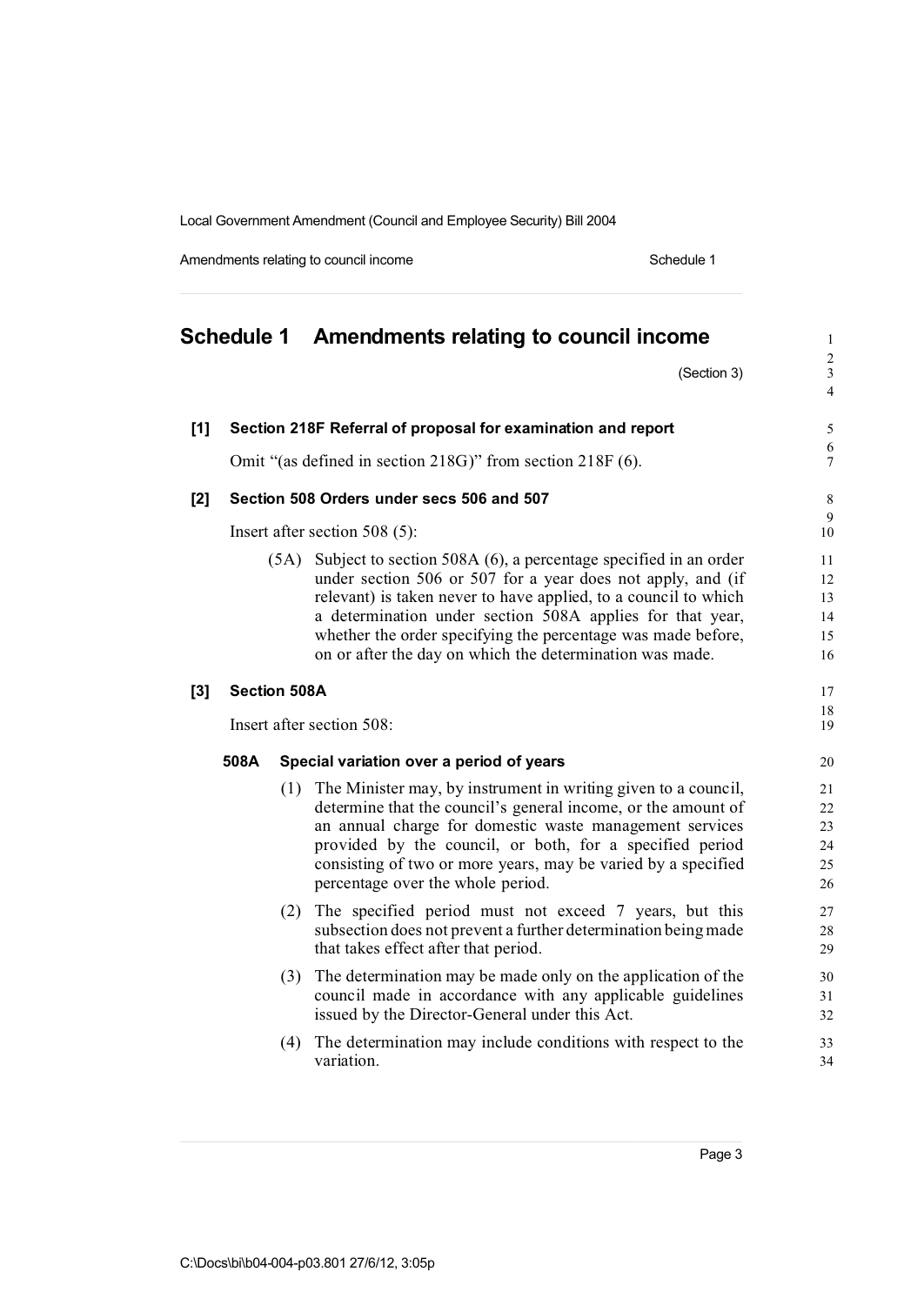Schedule 1 Amendments relating to council income

- (5) Without limiting subsection  $(4)$ , the conditions of the 1 determination may specify the percentage by which the 2 council's general income, or the amount of the annual charge  $\frac{3}{3}$ for domestic waste management services provided by the 4 council, may be varied for a specified year to which the 5 determination applies. 6
- (6) If, for a year to which the determination applies in respect of: 7
	- (a) the council's general income—the percentage specified 8 under section 506 for that year is greater than the 9 percentage specified in the conditions of the 10 determination, the percentage specified under that 11 section in respect of the council's general income is 12 taken to be substituted for that specified in the 13 conditions, or 14
	- (b) the amount of the annual charge for domestic waste 15 management services provided by the council—the 16 percentage specified under section 507 for that year is 17 greater than the percentage specified in the conditions of 18 the determination, the percentage specified under that 19 section in respect of the annual charge is taken to be 20 substituted for that specified in the conditions. 21
- (7) Subject to any later variations made to the determination, if the 22 percentage (the *general percentage*) specified under 23 section 506 or 507 is substituted under subsection (6) for a 24 year: 25
	- (a) the percentage specified under this section for the whole 26 period is taken to be increased by the amount necessary 27 to take into account the increase due to the substitution 28 of the general percentage for that year, and 29
	- (b) the appropriate percentage for the remaining years is to  $30$ be applied to the amount of the council's general 31 income, or of the annual charge for domestic waste 32 management services provided by the council, taking 33 into account the increase due to that substitution.  $34$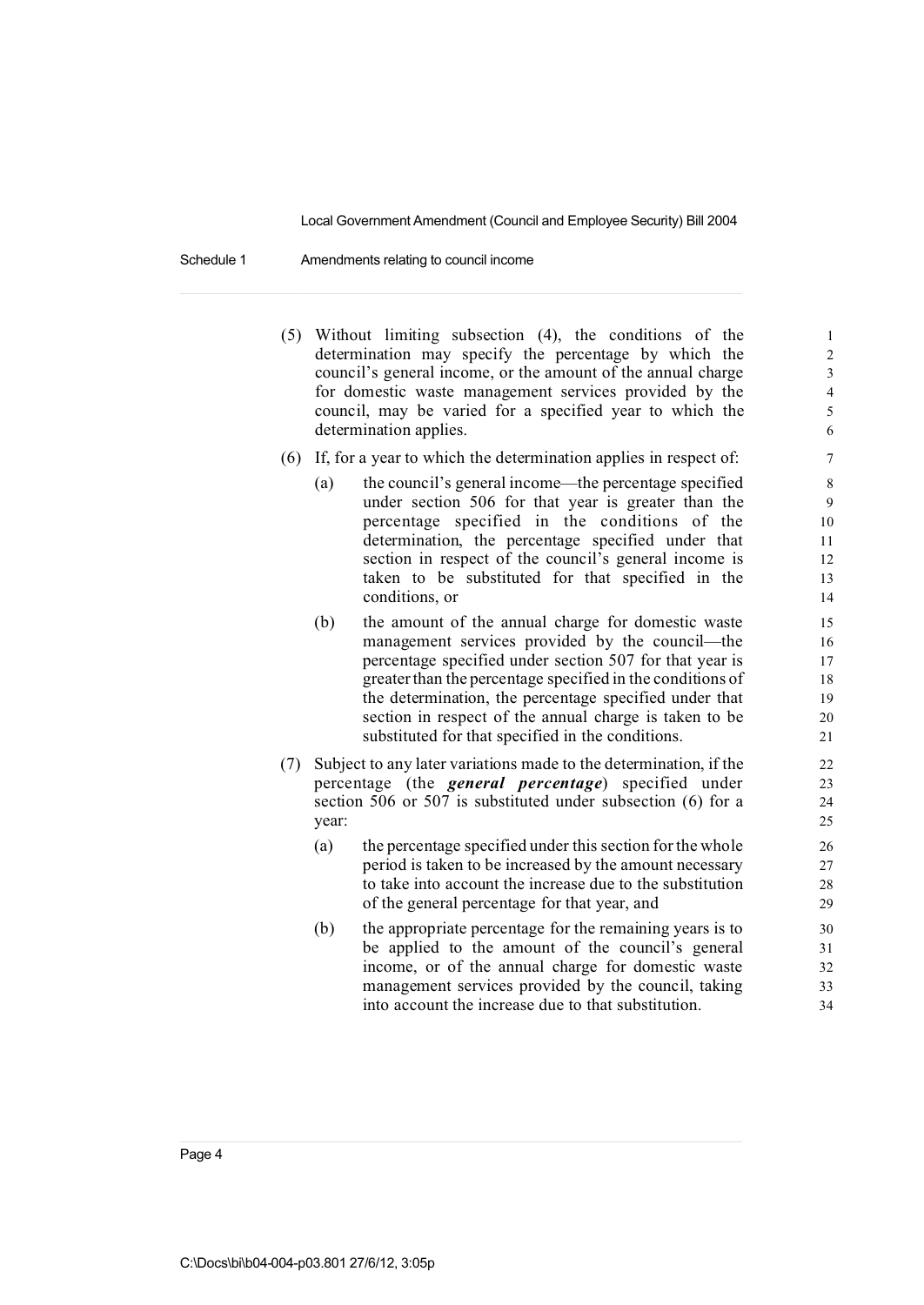Amendments relating to council income example of the Schedule 1 Schedule 1

|     | (8) | council: | The Minister may, by instrument in writing served on the                                                                                                                                                                | $\mathbf{1}$<br>$\overline{2}$ |
|-----|-----|----------|-------------------------------------------------------------------------------------------------------------------------------------------------------------------------------------------------------------------------|--------------------------------|
|     |     | (a)      | vary the determination, including, for example, by<br>varying or revoking any conditions of the determination<br>or by including new conditions, or                                                                     | 3<br>$\overline{4}$<br>5       |
|     |     | (b)      | revoke the determination.                                                                                                                                                                                               | 6                              |
|     | (9) |          | The determination may be varied or revoked only:                                                                                                                                                                        | 7                              |
|     |     | (a)      | on the application of the council made in accordance<br>with any applicable guidelines issued by the<br>Director-General under this Act, or                                                                             | 8<br>9<br>10                   |
|     |     | (b)      | on the Minister's own initiative if the Minister is<br>satisfied that the council has contravened any conditions<br>of the determination or any applicable guidelines issued<br>by the Director-General under this Act. | 11<br>12<br>13<br>14           |
| [4] |     |          | Sections 509 (1), 510 (1) and 511 (1)                                                                                                                                                                                   | 15                             |
|     |     |          | Omit "or 508 (2)" wherever occurring. Insert instead ", 508 (2) or 508A".                                                                                                                                               | 16<br>17                       |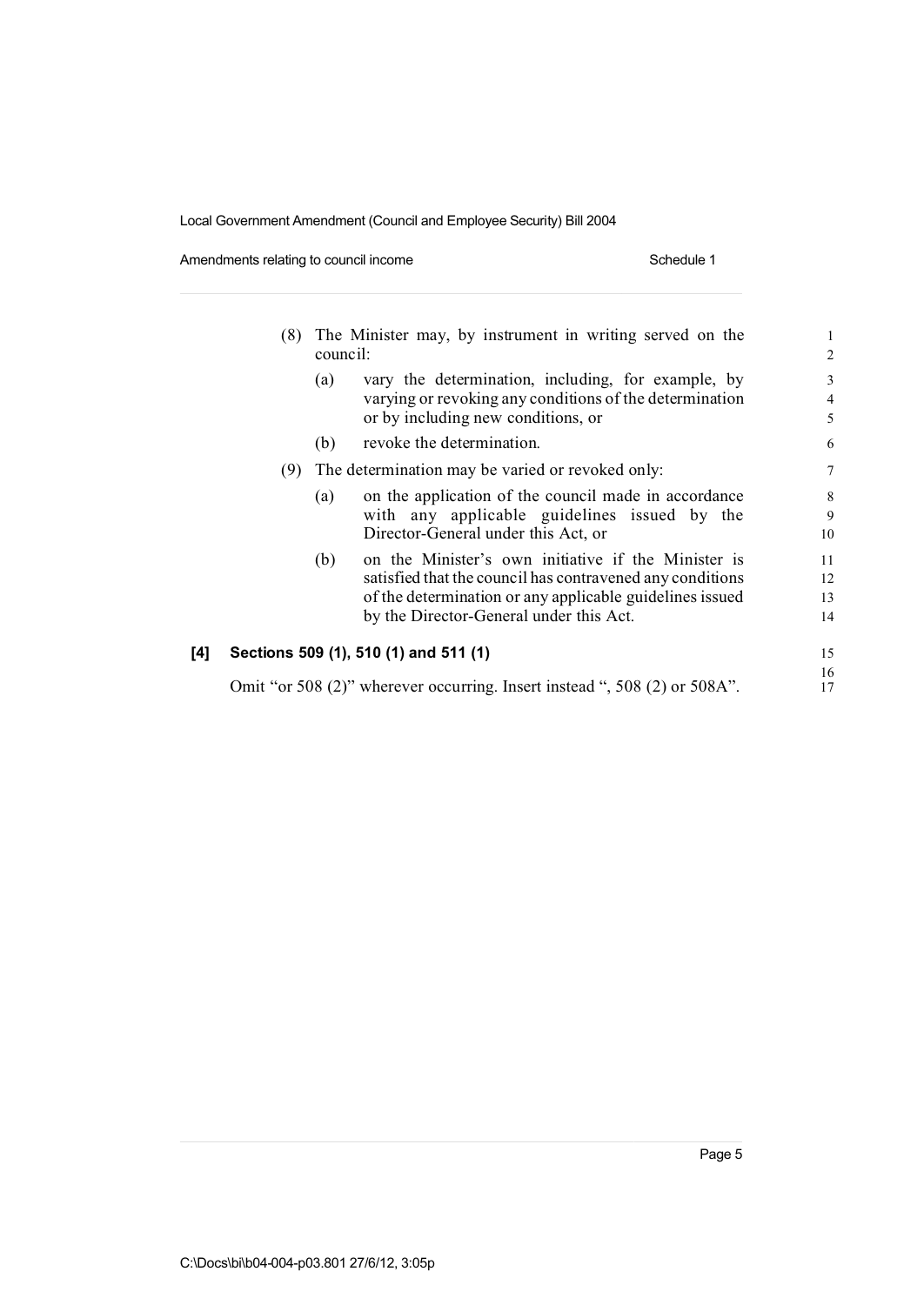| Schedule 2 | Amendments relating to postponement of elections |
|------------|--------------------------------------------------|
|------------|--------------------------------------------------|

| <b>Schedule 2</b> |      | Amendments relating to postponement of<br>elections |                     |                               |                                                                                                                                                                                                                                                          |                                        |
|-------------------|------|-----------------------------------------------------|---------------------|-------------------------------|----------------------------------------------------------------------------------------------------------------------------------------------------------------------------------------------------------------------------------------------------------|----------------------------------------|
|                   |      |                                                     |                     |                               | (Section 3)                                                                                                                                                                                                                                              | 3<br>$\overline{\mathcal{L}}$<br>5     |
| $[1]$             |      |                                                     | Omit the Division.  |                               | Chapter 9, Part 1, Division 2C (sections 218G-218K)                                                                                                                                                                                                      | 6<br>$\overline{7}$<br>8               |
| $[2]$             |      |                                                     | Chapter 10, Part 6A | Insert after section 318:     |                                                                                                                                                                                                                                                          | 9<br>10<br>11                          |
|                   | 318A |                                                     | <b>Definition</b>   |                               | Part 6A Postponement of elections                                                                                                                                                                                                                        | 12<br>13                               |
|                   |      |                                                     |                     | In this Part:<br>section 292. | <i>election requirements of this Act</i> means the requirements of<br>Parts 4 and 5 with respect to the holding of an ordinary election<br>referred to in section 287 or a by-election referred to in                                                    | 14<br>15<br>16<br>17<br>18             |
|                   | 318B |                                                     |                     |                               | <b>Postponement of elections</b>                                                                                                                                                                                                                         | 19                                     |
|                   |      |                                                     | council if:         |                               | (1) The Minister may, by order published in the Gazette, postpone<br>the election requirements of this Act in relation to a specified                                                                                                                    | 20<br>21<br>22                         |
|                   |      |                                                     | (a)                 | (i)<br>(ii)<br>(iii)          | the council is the subject of:<br>an investigation under section 430 or any other<br>provision of this Act, or<br>a public inquiry, or<br>an investigation by an authority (as defined in<br>the Dictionary at the end of this Act) under any<br>Act, or | 23<br>24<br>25<br>26<br>27<br>28<br>29 |
|                   |      |                                                     | (b)                 |                               | without limiting anything else in this subsection, a<br>matter affecting the boundaries of the council's area is<br>under consideration by the Boundaries Commission<br>(whether or not involving an inquiry by the<br>Commission).                      | 30<br>31<br>32<br>33<br>34             |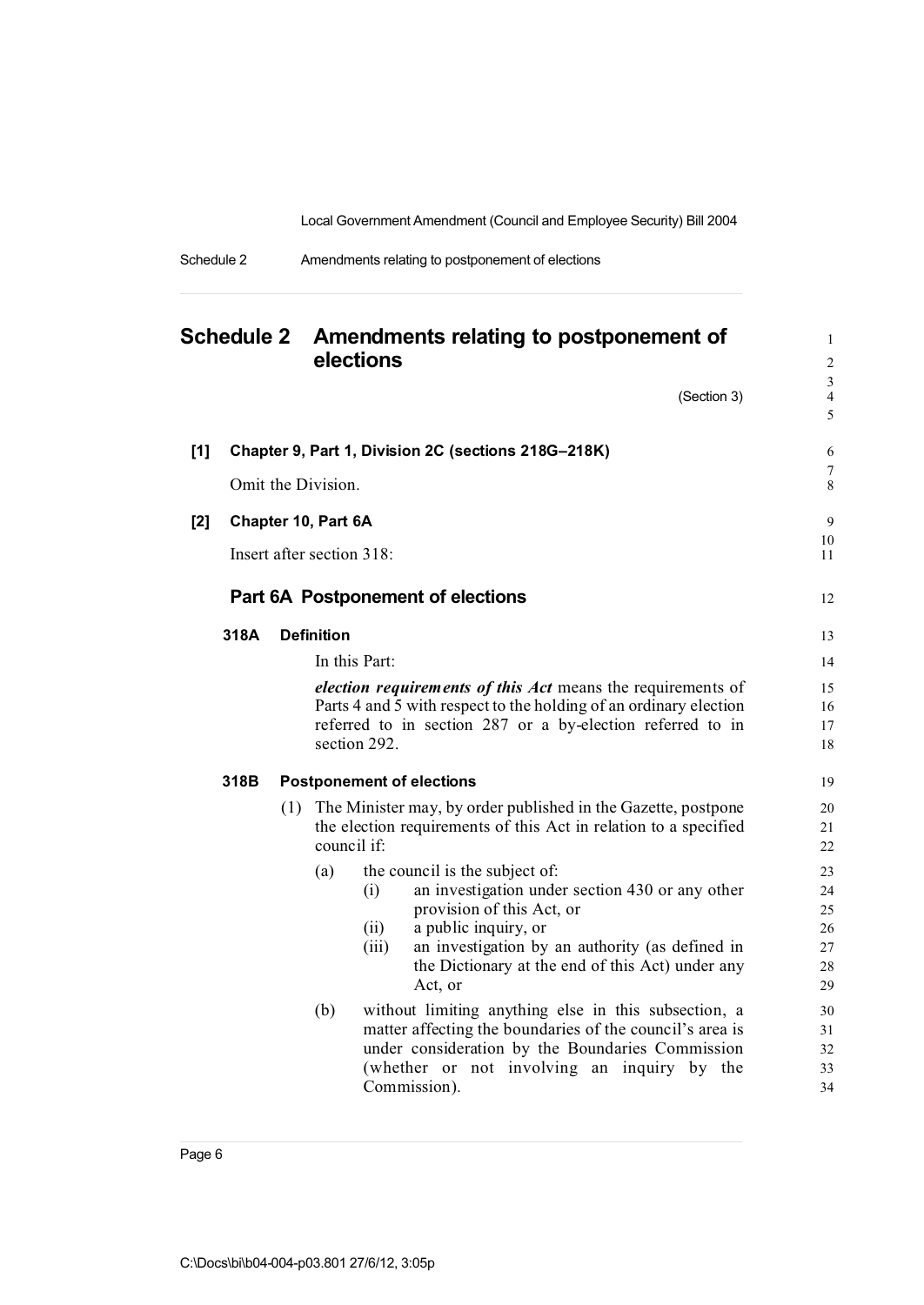Amendments relating to postponement of elections **Schedule 2** Schedule 2

| (2) | The latest date to which the election requirements of this Act<br>may be postponed by an order under this section is:                                                                                                                         |                                                                                                                                                                                                                                                                                                                                                                             |                                        |  |  |  |  |  |
|-----|-----------------------------------------------------------------------------------------------------------------------------------------------------------------------------------------------------------------------------------------------|-----------------------------------------------------------------------------------------------------------------------------------------------------------------------------------------------------------------------------------------------------------------------------------------------------------------------------------------------------------------------------|----------------------------------------|--|--|--|--|--|
|     | (a)                                                                                                                                                                                                                                           | the date occurring 12 months after the order is made, or                                                                                                                                                                                                                                                                                                                    | 3                                      |  |  |  |  |  |
|     | (b)                                                                                                                                                                                                                                           | if the postponement is extended by a further order under<br>this section, 31 December in the calendar year following<br>that in which the first such order was made.                                                                                                                                                                                                        | $\overline{4}$<br>$\sqrt{5}$<br>6      |  |  |  |  |  |
| (3) |                                                                                                                                                                                                                                               | An order may be made under this section even though the<br>election requirements of this Act are in operation with respect<br>to an election for the council.                                                                                                                                                                                                               | $\tau$<br>$8\,$<br>9                   |  |  |  |  |  |
| (4) |                                                                                                                                                                                                                                               | On the making of an order under this section:                                                                                                                                                                                                                                                                                                                               | 10                                     |  |  |  |  |  |
|     | (a)                                                                                                                                                                                                                                           | the election requirements of this Act are suspended in<br>relation to the council for the period specified in the<br>order, including with respect to an election for which<br>the election requirements of this Act were in operation<br>when the order was made, but not with respect to an<br>election held on or before the day on which the order is<br>published, and | 11<br>12<br>13<br>14<br>15<br>16<br>17 |  |  |  |  |  |
|     | (b)                                                                                                                                                                                                                                           | the retiring councillors continue in office (subject to this<br>Act) until an election is held, and                                                                                                                                                                                                                                                                         | $18\,$<br>19                           |  |  |  |  |  |
|     | (c)                                                                                                                                                                                                                                           | anything already done, under or for the purposes of<br>those requirements in relation to the council for an<br>election that would (but for the making of the order)<br>have been held during the suspension period, has no<br>effect or operation, and                                                                                                                     | 20<br>21<br>22<br>23<br>24             |  |  |  |  |  |
|     | (d)                                                                                                                                                                                                                                           | a person who is taken to have been elected under<br>section 311 at an election that would (but for the<br>making of the order) be held during the suspension<br>period is taken not to have been elected.                                                                                                                                                                   | 25<br>26<br>27<br>28                   |  |  |  |  |  |
| (5) |                                                                                                                                                                                                                                               | The suspension ceases to have effect if the order is revoked<br>under section 318C.                                                                                                                                                                                                                                                                                         | 29<br>30                               |  |  |  |  |  |
| (6) | If the suspension ceases to have effect through the passage of<br>time and not through revocation of the order, the provisions of<br>section 318C (other than subsections $(1)$ (a) and $(3)$ (a)) apply<br>as if the order had been revoked. |                                                                                                                                                                                                                                                                                                                                                                             |                                        |  |  |  |  |  |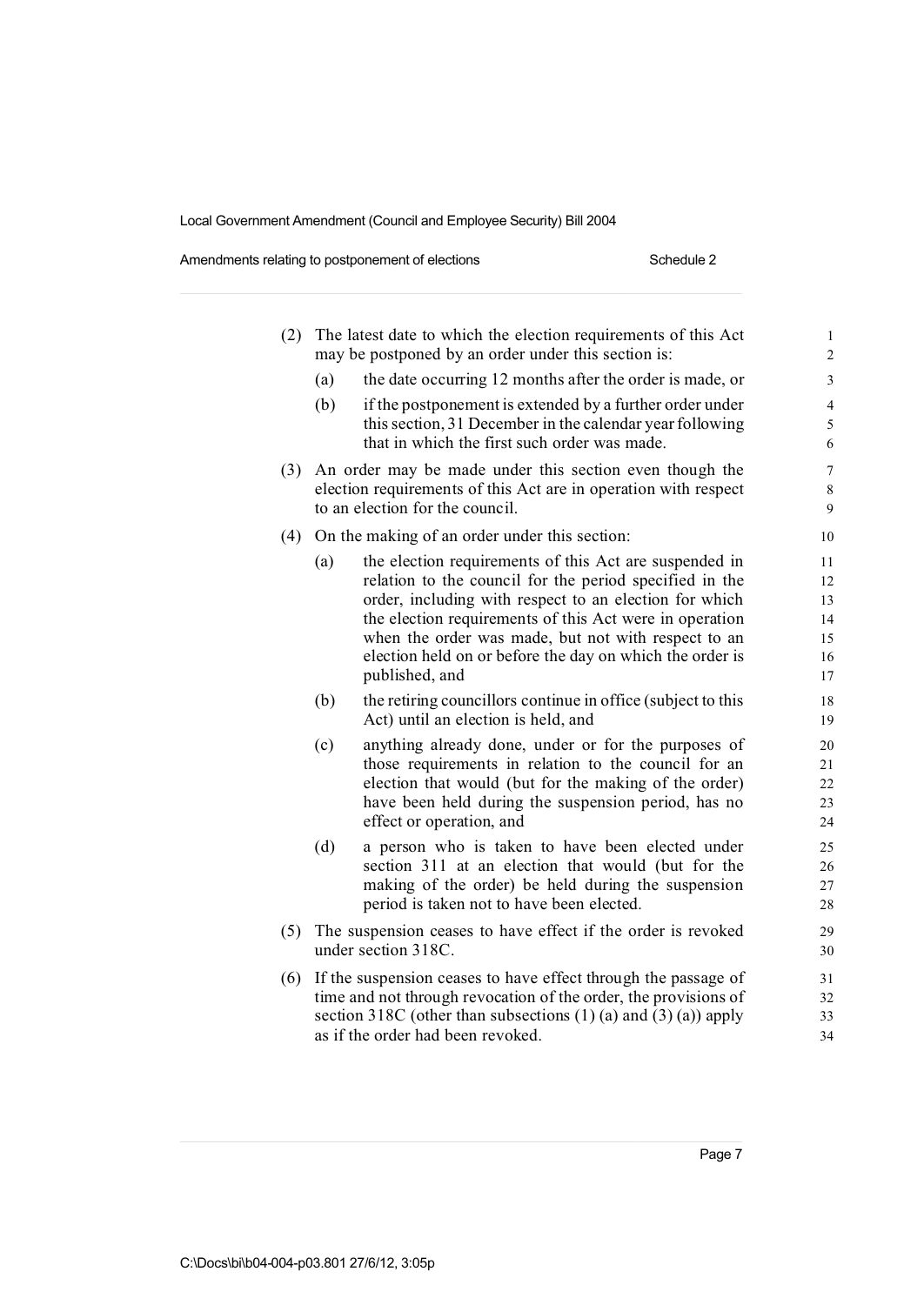### Schedule 2 Amendments relating to postponement of elections

|      |     | (7) If while an order under this section is in force a casual vacancy<br>occurs in the office of mayor elected by the electors, the casual<br>vacancy is to be filled in accordance with the provisions of<br>section 295 as if it were a casual vacancy in the office of mayor<br>elected by the councillors.                                      | $\mathbf{1}$<br>$\overline{c}$<br>$\mathfrak{Z}$<br>$\overline{4}$<br>5 |  |  |  |  |
|------|-----|-----------------------------------------------------------------------------------------------------------------------------------------------------------------------------------------------------------------------------------------------------------------------------------------------------------------------------------------------------|-------------------------------------------------------------------------|--|--|--|--|
| 318C |     | <b>Revocation of postponement</b>                                                                                                                                                                                                                                                                                                                   | 6                                                                       |  |  |  |  |
|      | (1) | The Minister may, by order published in the Gazette:                                                                                                                                                                                                                                                                                                | $\overline{7}$                                                          |  |  |  |  |
|      |     | revoke a former order that has been made in relation to<br>(a)<br>a council, and                                                                                                                                                                                                                                                                    | $\,8\,$<br>$\boldsymbol{9}$                                             |  |  |  |  |
|      |     | if:<br>(b)<br>(i)<br>the day on which an election would (but for the<br>former order) have been required to be held has<br>passed, or<br>the day on which an election is required to be<br>(ii)<br>held will occur within 3 months after the day on<br>which the order is made,<br>appoint a day as the day on which the election is to be<br>held. | 10<br>11<br>12<br>13<br>14<br>15<br>16<br>17<br>18                      |  |  |  |  |
|      |     | (2) The day appointed by the order as the day on which an election<br>is to be held is to be a Saturday occurring not less than 3<br>months, and not more than 6 months, after the day on which<br>the order is made.                                                                                                                               |                                                                         |  |  |  |  |
|      |     | (3) On the making of an order under this section:<br>the suspension by the former order of the election<br>(a)<br>requirements of this Act is terminated, and                                                                                                                                                                                       | 23<br>24<br>$25\,$                                                      |  |  |  |  |
|      |     | (b)<br>an election is to be held in accordance with the election<br>requirements of this Act:<br>on the day ascertained in accordance with those<br>(i)<br>requirements, or<br>if the order appoints a different day, on the day<br>(ii)<br>so appointed.                                                                                           | 26<br>27<br>28<br>29<br>30<br>31                                        |  |  |  |  |
|      | (4) | this section, <i>former order</i> means an order under<br>In<br>section 318B.                                                                                                                                                                                                                                                                       | 32<br>33                                                                |  |  |  |  |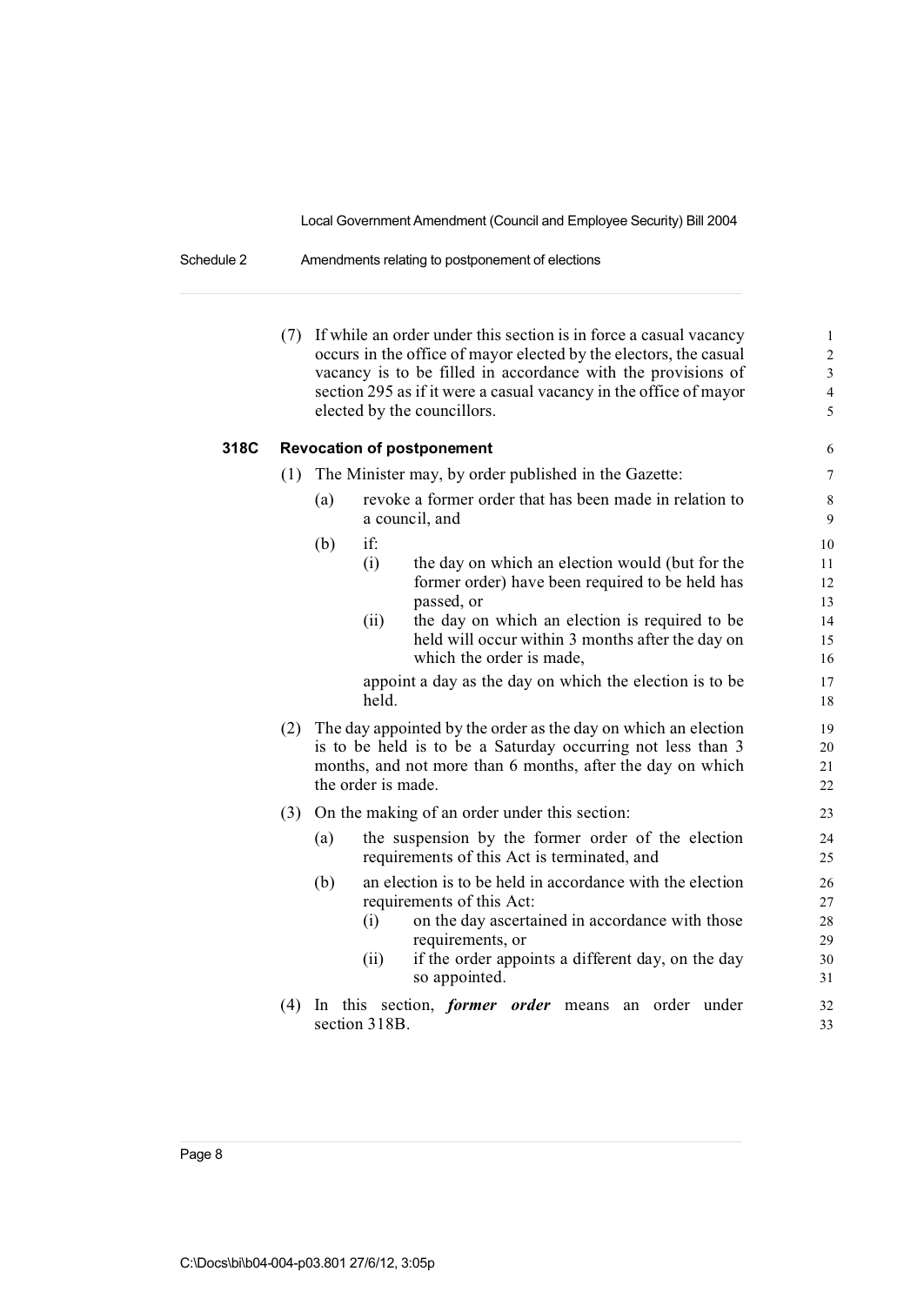Amendments relating to employment protection Schedule 3

### **Schedule 3 Amendments relating to employment** <sup>1</sup> **protection**  $\frac{3}{4}$ (Section 3) 5 **[1] Section 354B Definitions** 6 7 Omit the definitions of *new council*, *transfer day* and *transferred staff* 8 *member* from section 354B (1). 9 **[2] Section 354B (1)** 10  $\frac{11}{12}$ Insert in alphabetical order: **boundary alteration** means an alteration of the boundaries of 13 one or more areas by or under a proclamation under Chapter 9. 14 *existing staff member* of a transferee council means, in 15 relation to a staff transfer occurring in connection with a 16 boundary alteration, a person who was a member of the staff of 17 the transferee council immediately before the transfer day and 18 who has not ceased to be a member of that staff. 19 **Note.** In the case of a staff transfer effected in connection with the 20<br>amalgamation of areas under Chapter 9, no members of staff continue in 21 amalgamation of areas under Chapter 9, no members of staff continue in 21<br>the employment of the councils of the areas being amalgamated because 22 the employment of the councils of the areas being amalgamated because 22<br>all those areas are dissolved. The members of staff would become 23 all those areas are dissolved. The members of staff would become 23<br>employees of the newly constituted council. 24 employees of the newly constituted council. *remaining staff member* of a transferor council means, in 25 relation to a staff transfer occurring in connection with a 26 boundary alteration, a person who was a member of the staff of 27 the transferor council immediately before the transfer day and 28 who has not ceased to be a member of that staff. 29 **Note.** In the case of a staff transfer effected in connection with the  $30$  amalgamation of areas under Chapter 9, no members of staff continue in  $31$ amalgamation of areas under Chapter 9, no members of staff continue in 31<br>the employment of the councils of the areas being amalgamated because 32 the employment of the councils of the areas being amalgamated because 32<br>all those areas are dissolved. The members of staff would become all those areas are dissolved. The members of staff would become 33<br>employees of the newly constituted council employees of the newly constituted council. *rural centre* means a centre of population of 5,000 people or 35 fewer, and includes a geographical area that is prescribed, or is 36 of a kind prescribed, by regulations in force for the purposes of 37 this definition as being a rural centre. 38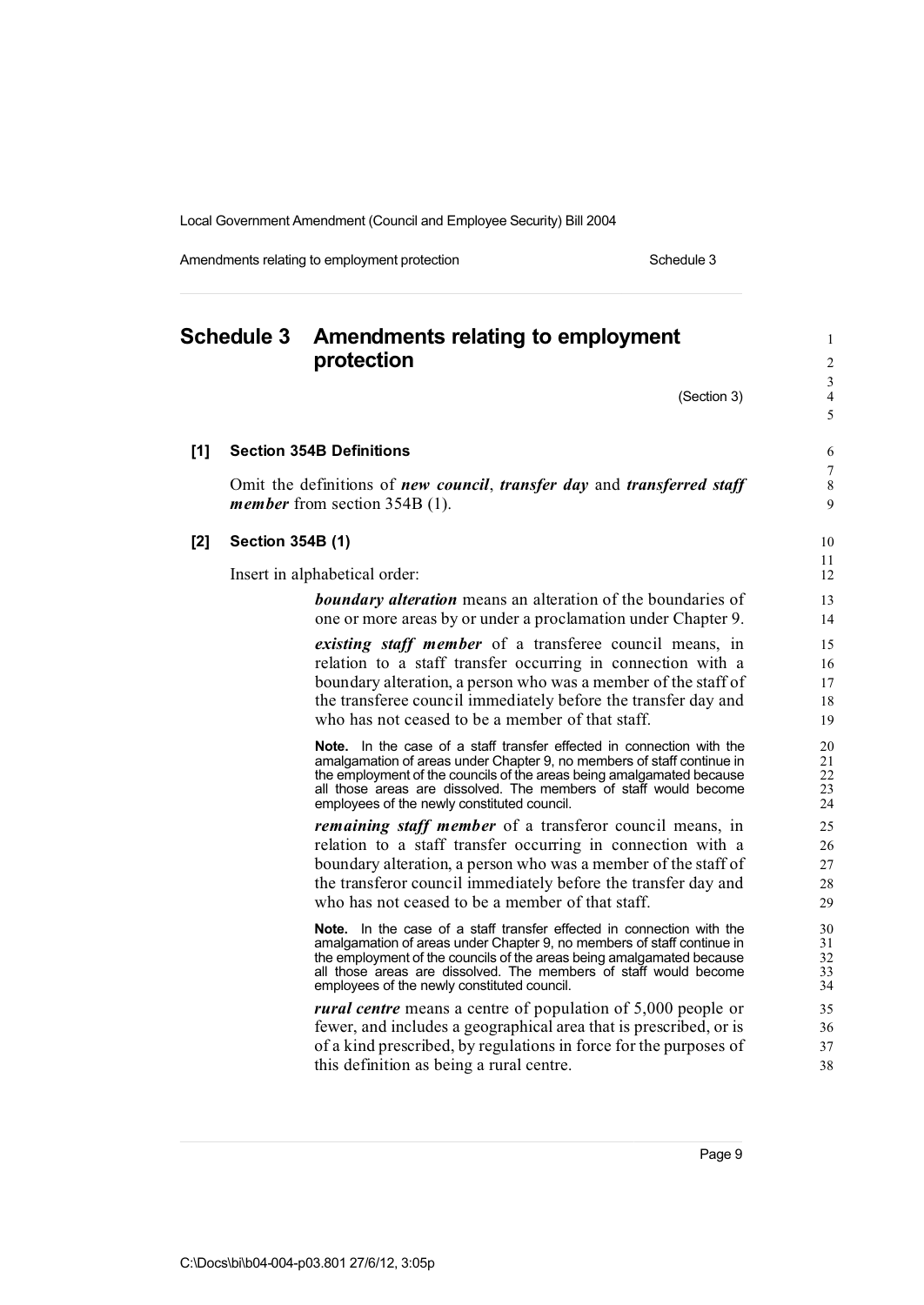Schedule 3 Amendments relating to employment protection

*staff transfer* means a transfer of staff from the employment of 1 one council to the employment of another council by or under 2 a proclamation under Chapter 9. 3

*transfer day*, in relation to a staff transfer, means the day on 4 which the staff concerned were transferred from the 5 employment of one council to the employment of another 6 council. The council of the council of the council of the council of the council of the council of the council of the council of the council of the council of the council of the council of the council of the council of the

*transferee council*, in relation to a staff transfer, means the 8 council into whose employment the staff concerned were 9 transferred on the transfer day. 10

*transferor council*, in relation to a staff transfer, means the 11 council from whose employment the staff concerned were 12 transferred on the transfer day. 13

*transferred staff member* means a member of the staff of a 14 council who is transferred to the employment of another 15 council by or under a proclamation under Chapter 9. 16

*work base* means the office, depot or other place of work at or 17 from which any staff work. 18

#### **[3] Section 354D Preservation of entitlements of staff members** 19

Omit section 354D (1). Insert instead:

#### (1) If a staff transfer occurs, the employment of: 22

- (a) a transferred staff member, and 23
- (b) in the case of a boundary alteration: 24 (i) a remaining staff member of the transferor 25

 $\frac{20}{21}$ 

34<br>35

- council, and 26 (ii) an existing staff member of the transferee 27
- council, 28

other than a senior staff member, continues on the same terms 29 and conditions that applied to the staff member immediately 30 before the transfer day, subject to section 354E. 31

#### **[4] Section 354E Certain increasesor decreases in staff entitlements during** 32 **proposal period not binding on transferee council without approval** 33

Omit "new council" from section  $354E(2)(a)$  and  $(3)$  wherever occurring. Insert instead "transferee council". 36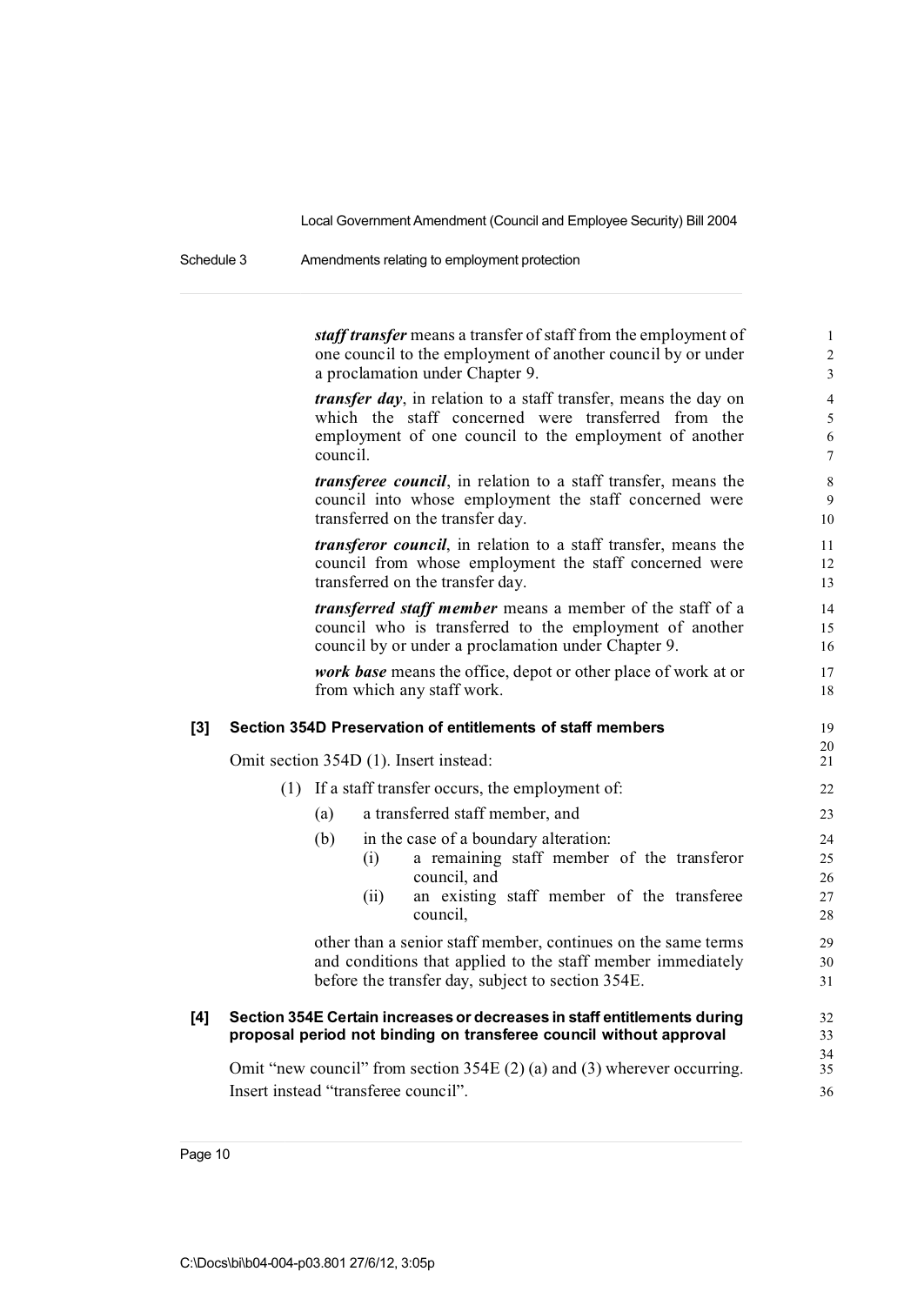Amendments relating to employment protection example 3 Schedule 3

| [5] | <b>Section 354F</b>                    |     |                |                                   |                                                                                              | $\,1$               |
|-----|----------------------------------------|-----|----------------|-----------------------------------|----------------------------------------------------------------------------------------------|---------------------|
|     |                                        |     |                | Omit the section. Insert instead: |                                                                                              | $\frac{2}{3}$       |
|     | 354F                                   |     | after transfer |                                   | No forced redundancy of non-senior staff members for 3 years                                 | $\overline{4}$<br>5 |
|     |                                        |     |                |                                   | If a staff transfer occurs, the employment of:                                               | 6                   |
|     |                                        |     | (a)            |                                   | a transferred staff member, and                                                              | $\tau$              |
|     |                                        |     | (b)            | (i)                               | in the case of a boundary alteration:<br>a remaining staff member of the transferor          | $\,$ 8 $\,$<br>9    |
|     |                                        |     |                | (ii)                              | council, and<br>an existing staff member of the transferee<br>council.                       | $10\,$<br>11<br>12  |
|     |                                        |     |                |                                   | other than a senior staff member, must not be terminated,                                    | 13                  |
|     |                                        |     |                |                                   | without the staff member's agreement, within 3 years after the                               | 14                  |
|     |                                        |     |                |                                   | transfer day on the ground of redundancy arising from the staff                              | 15                  |
|     |                                        |     | transfer.      |                                   |                                                                                              | 16                  |
| [6] |                                        |     |                |                                   | Section 354G Lateral transfer of non-senior staff members                                    | 17                  |
|     |                                        |     |                |                                   |                                                                                              | 18<br>19            |
|     | Omit section 354G (1). Insert instead: |     |                |                                   |                                                                                              |                     |
|     |                                        | (1) |                |                                   | This section applies if either:                                                              | 20                  |
|     |                                        |     | (a)            |                                   | the following subparagraphs apply:                                                           | 21                  |
|     |                                        |     |                | (i)                               | a staff transfer occurs in connection with the                                               | 22                  |
|     |                                        |     |                |                                   | constitution of a new area, whether as a result of                                           | 23                  |
|     |                                        |     |                |                                   | the amalgamation of two or more areas or                                                     | 24                  |
|     |                                        |     |                |                                   | otherwise, and                                                                               | 25                  |
|     |                                        |     |                | (ii)                              | within 3 years after the transfer day, the general                                           | 26                  |
|     |                                        |     |                |                                   | manager proposes to make an appointment to a                                                 | 27                  |
|     |                                        |     |                |                                   | position within the organisational structure of the                                          | 28                  |
|     |                                        |     |                |                                   | council <i>(the council)</i> , other than a senior staff                                     | 29                  |
|     |                                        |     |                |                                   | position, and                                                                                | 30                  |
|     |                                        |     |                | (iii)                             | a transferred staff member (other than a senior                                              | 31                  |
|     |                                        |     |                |                                   | staff member) was, immediately before the<br>transfer day, performing substantially the same | 32<br>33            |
|     |                                        |     |                |                                   | duties for the staff member's former council as                                              | 34                  |
|     |                                        |     |                |                                   | are required to be performed in the position to                                              | 35                  |
|     |                                        |     |                |                                   | be filled, or                                                                                | 36                  |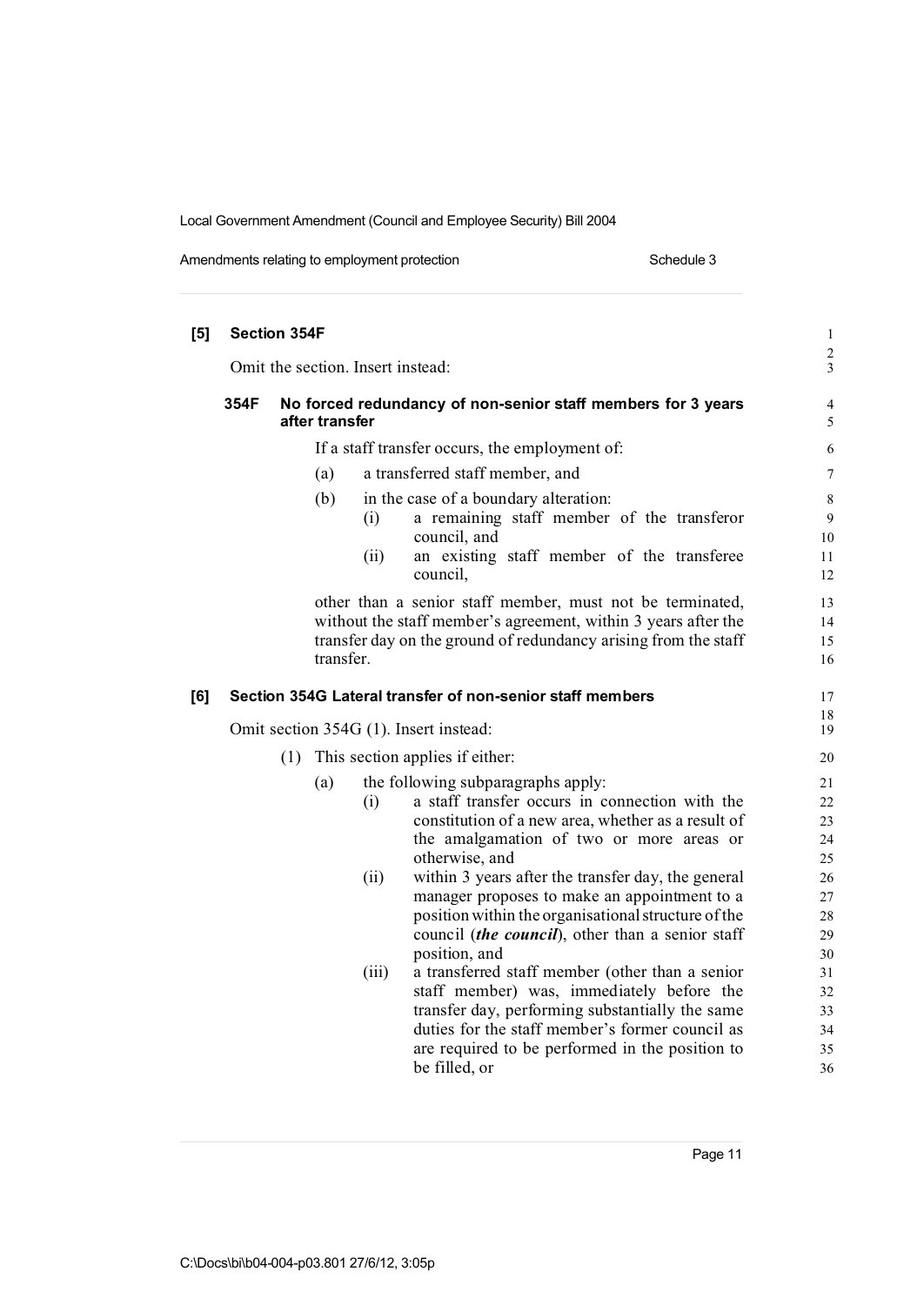Schedule 3 Amendments relating to employment protection

|     |                              | (b) |       | the following subparagraphs apply:                                                     | $\mathbf{1}$   |
|-----|------------------------------|-----|-------|----------------------------------------------------------------------------------------|----------------|
|     |                              |     | (i)   | a staff transfer occurs in connection with a                                           | $\overline{c}$ |
|     |                              |     |       | boundary alteration, and                                                               | $\overline{3}$ |
|     |                              |     | (ii)  | within 3 years after the transfer day, the general                                     | $\overline{4}$ |
|     |                              |     |       | manager of a council <i>(the council)</i> affected by                                  | 5              |
|     |                              |     |       | the boundary alteration proposes to make an                                            | 6              |
|     |                              |     |       | appointment to<br>a position within<br>the                                             | $\tau$         |
|     |                              |     |       | organisational structure of the council, other than                                    | 8              |
|     |                              |     |       | a senior staff position, and                                                           | 9              |
|     |                              |     | (iii) | a staff member (other than a senior staff                                              | 10             |
|     |                              |     |       | member) of the council was, immediately before                                         | 11             |
|     |                              |     |       | the transfer day, performing substantially the                                         | 12             |
|     |                              |     |       | same duties for either or any of the affected                                          | 13             |
|     |                              |     |       | councils as are required to be performed in the                                        | 14             |
|     |                              |     |       | position to be filled.                                                                 | 15             |
| [7] | Section 354G (3) (c)         |     |       |                                                                                        | 16             |
|     |                              |     |       |                                                                                        | 17             |
|     | Omit "subsection $(1)$ (c)". |     |       |                                                                                        | 18             |
|     |                              |     |       | Insert instead "subsection $(1)$ (a) $(iii)$ or $(b)$ $(iii)$ , as the case requires". | 19             |
| [8] |                              |     |       | Section 354H External advertising not required in certain circumstances                | 20             |
|     |                              |     |       | Omit section 354H (1). Insert instead:                                                 | 21<br>22       |
|     | (1)                          |     |       | This section applies if either:                                                        | 23             |
|     |                              | (a) |       | the following subparagraphs apply:                                                     | 24             |
|     |                              |     | (i)   | a staff transfer occurs in connection with the                                         | 25             |
|     |                              |     |       | constitution of a new area, whether as a result of                                     | 26             |
|     |                              |     |       | the amalgamation of two or more areas or                                               | 27             |
|     |                              |     |       | otherwise, and                                                                         | 28             |
|     |                              |     | (ii)  | within 3 years after the transfer day, the general                                     | 29             |
|     |                              |     |       | manager proposes to make an appointment to a                                           | 30             |
|     |                              |     |       | position within the organisational structure of the                                    | 31             |
|     |                              |     |       | council (the council), other than a senior staff                                       | 32             |
|     |                              |     |       | position, and                                                                          | 33             |
|     |                              |     | (iii) | the general manager is satisfied that one or more                                      | 34             |
|     |                              |     |       | of the transferred staff members (other than a                                         | 35             |
|     |                              |     |       |                                                                                        |                |
|     |                              |     |       | senior staff member) are suitably qualified for                                        | 36             |
|     |                              |     |       | the position, and                                                                      | 37             |
|     |                              |     | (iv)  | section 354G does not apply with respect to the                                        | 38             |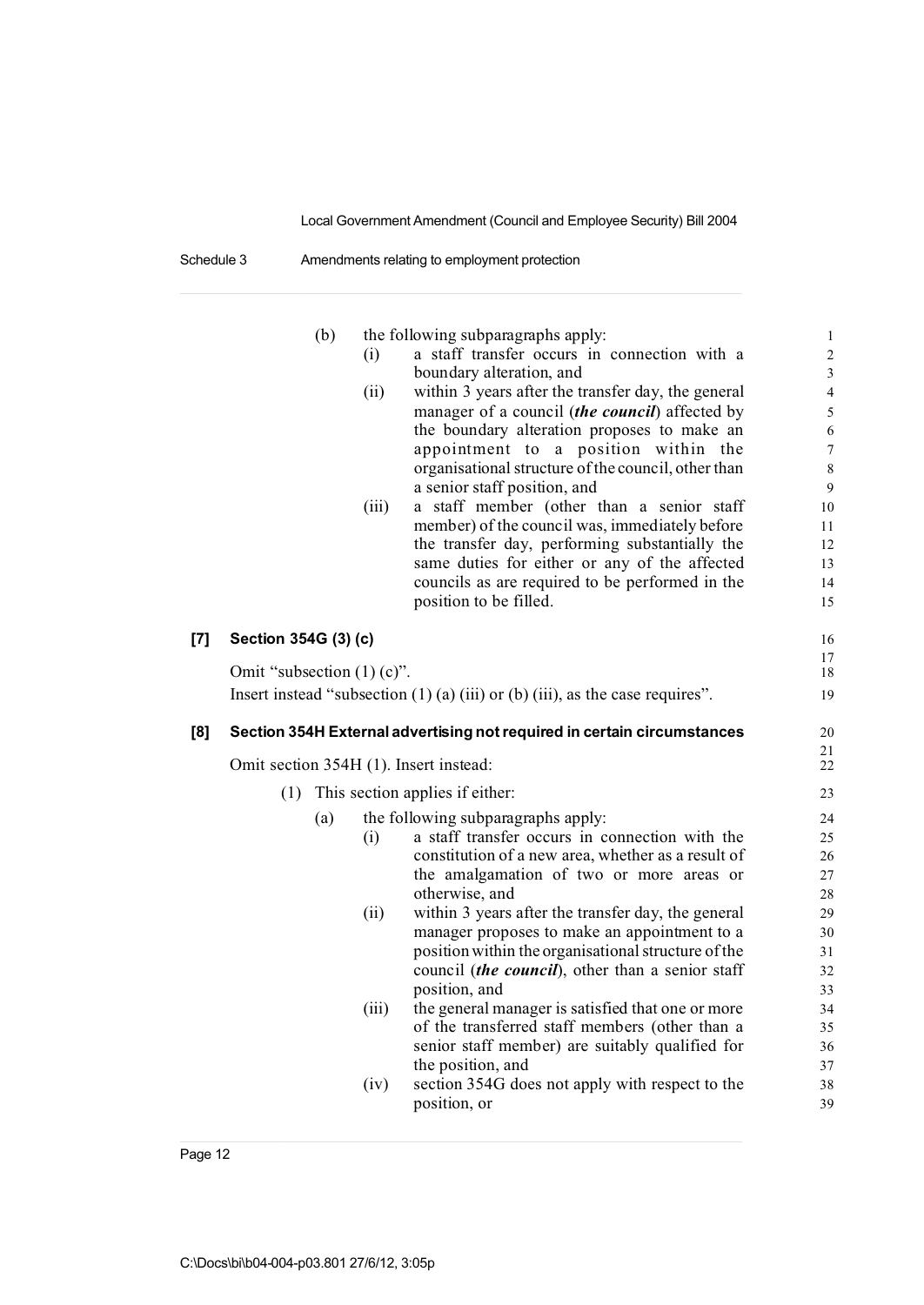Amendments relating to employment protection example 3 Schedule 3

|     |                            |     | (b) | (i)   | the following subparagraphs apply:<br>a staff transfer occurs in connection with a               | $\mathbf{1}$<br>$\overline{c}$ |
|-----|----------------------------|-----|-----|-------|--------------------------------------------------------------------------------------------------|--------------------------------|
|     |                            |     |     |       | boundary alteration, and                                                                         | $\sqrt{3}$                     |
|     |                            |     |     | (ii)  | within 3 years after the transfer day, the general                                               | $\overline{4}$                 |
|     |                            |     |     |       | manager of a council <i>(the council)</i> affected by                                            | 5                              |
|     |                            |     |     |       | the boundary alteration proposes to make an                                                      | 6                              |
|     |                            |     |     |       | appointment to a position within the                                                             | $\overline{7}$                 |
|     |                            |     |     |       | organisational structure of the council, other than                                              | 8                              |
|     |                            |     |     |       | a senior staff position, and                                                                     | 9                              |
|     |                            |     |     | (iii) | the general manager is satisfied that one or more                                                | 10                             |
|     |                            |     |     |       | of the staff members (other than a senior staff                                                  | 11                             |
|     |                            |     |     |       | member) of the council who were, immediately<br>before the transfer day, members of the staff of | 12<br>13                       |
|     |                            |     |     |       | either or any of the affected councils are suitably                                              | 14                             |
|     |                            |     |     |       | qualified for the position, and                                                                  | 15                             |
|     |                            |     |     | (iv)  | section 354G does not apply with respect to the                                                  | 16                             |
|     |                            |     |     |       | position.                                                                                        | 17                             |
| [9] | <b>Section 3541</b>        |     |     |       |                                                                                                  |                                |
|     | Insert after section 354H: |     |     |       |                                                                                                  | 19<br>20                       |
|     | 3541                       |     |     |       | Limitations on transfer of work base of non-senior staff                                         | 21                             |
|     |                            | (1) |     |       | This section applies, where a staff transfer occurs, to:                                         | 22                             |
|     |                            |     | (a) |       | a transferred staff member, and                                                                  | 23                             |
|     |                            |     | (b) |       | in the case of a boundary alteration:                                                            | 24                             |
|     |                            |     |     | (i)   | a remaining staff member of the transferor                                                       | 25                             |
|     |                            |     |     |       | council, and                                                                                     | 26                             |
|     |                            |     |     | (ii)  | an existing staff member of the transferee                                                       | 27                             |
|     |                            |     |     |       | council,                                                                                         | 28                             |
|     |                            |     |     |       | other than a senior staff member.                                                                | 29                             |
|     |                            | (2) |     |       | The staff member must not be required by the council                                             | 30                             |
|     |                            |     |     |       | employing the staff member to be based within 3 years after the                                  | 31                             |
|     |                            |     |     |       | transfer day at a work base located:                                                             | 32                             |
|     |                            |     | (a) |       | in a case where the staff member is a transferred staff                                          | 33                             |
|     |                            |     |     |       | member—outside the boundaries of the area of his or                                              | 34                             |
|     |                            |     |     |       | her former council as they existed immediately before                                            | 35                             |
|     |                            |     |     |       | the transfer day, or                                                                             | 36                             |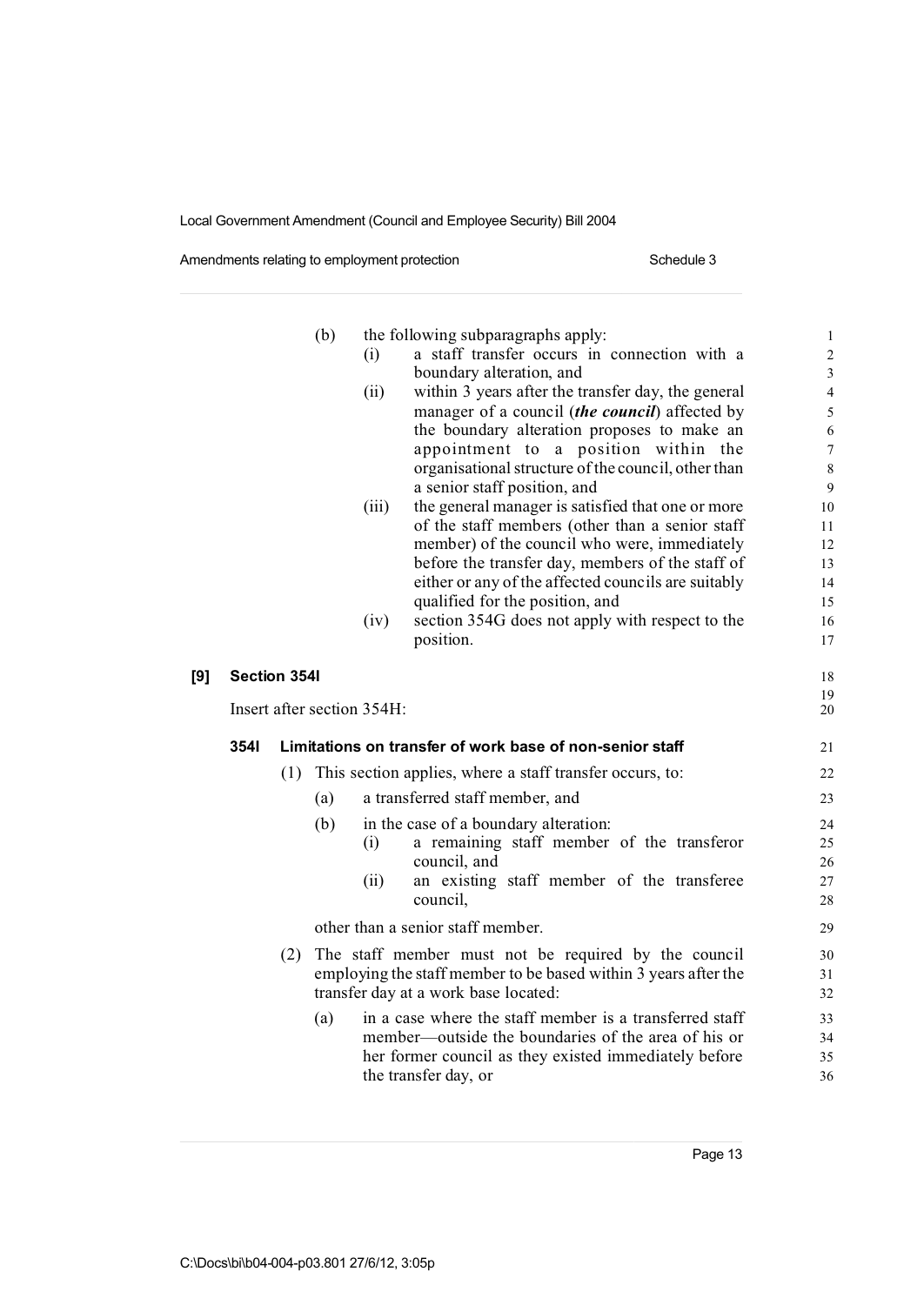Schedule 3 Amendments relating to employment protection

| (b)                                                                                                                                                                                                                                                       | in a case where the staff member is a remaining staff<br>member of the transferor council—outside the<br>boundaries of the area of the transferor council as they<br>existed immediately before the transfer day, or | $\mathfrak{D}$<br>3<br>$\overline{4}$ |
|-----------------------------------------------------------------------------------------------------------------------------------------------------------------------------------------------------------------------------------------------------------|----------------------------------------------------------------------------------------------------------------------------------------------------------------------------------------------------------------------|---------------------------------------|
| (c)                                                                                                                                                                                                                                                       | in a case where the staff member is an existing staff<br>member of the transferee council—outside the<br>boundaries of the area of the transferee council as they<br>existed immediately before the transfer day,    | 5<br>6<br>7<br>8                      |
| unless the staff member gives his or her written consent to the<br>change of work base or such a requirement would not cause the<br>staff member to suffer unreasonable hardship because of the<br>distance required to travel to the proposed work base. |                                                                                                                                                                                                                      |                                       |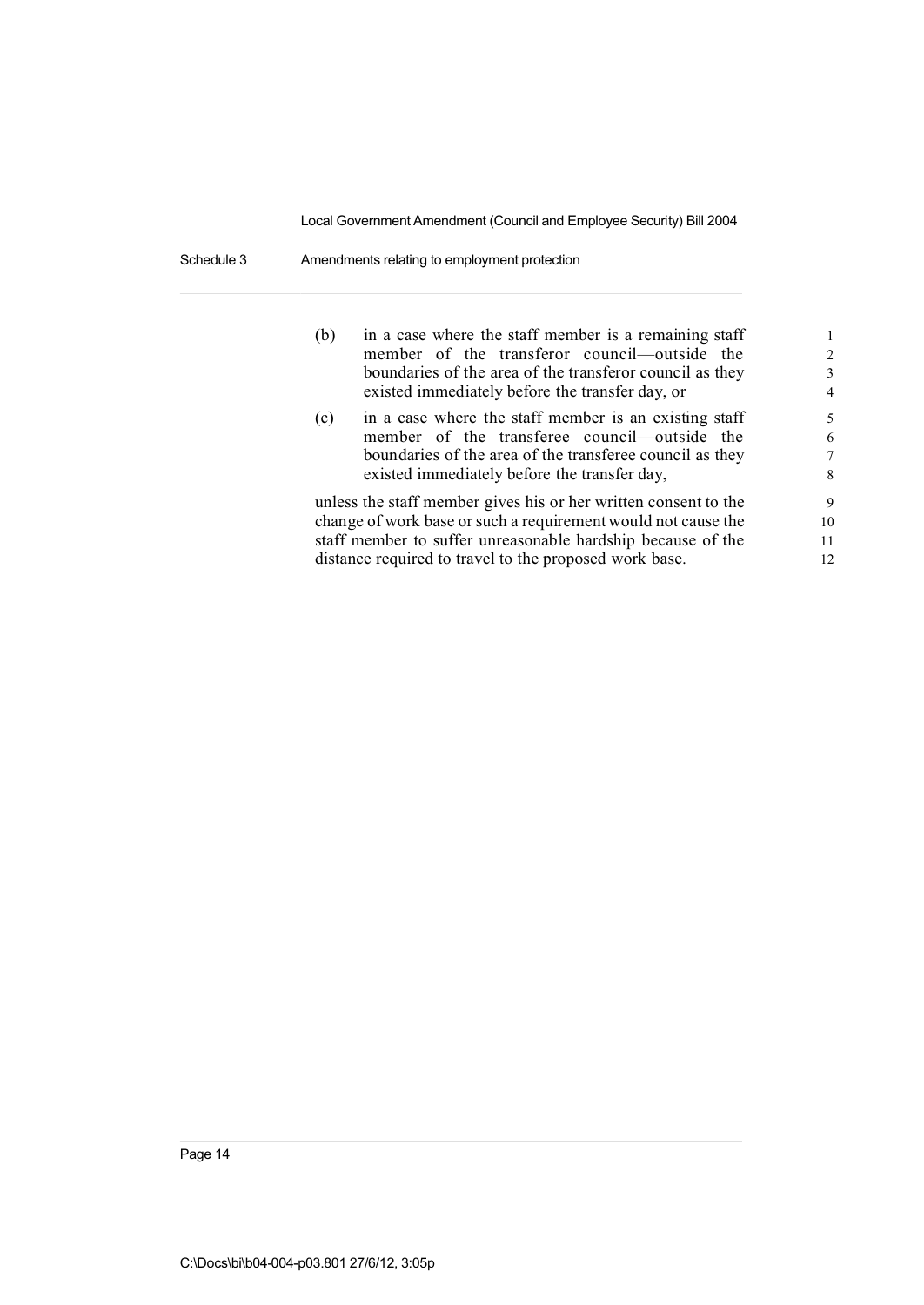Other amendments **Schedule 4** Schedule 4

(Section 3)

 $\frac{2}{3}$ 

4

 $\frac{6}{7}$ 

## **[1] Section 218CA** 5

Insert after section 218C:

#### **218CA Maintenance of staff numbers in rural centres** 8

- (1) This section applies to a council (the *transferee council*): 9
	- (a) that is constituted as a result of the amalgamation of two  $10$ or more areas, where the council of one of those areas 11 (the *previous council*) employed regular staff at a rural 12 centre in the area of the transferee council immediately 13 before the amalgamation took effect, or 14
	- (b) whose geographical area is increased as a result of the 15 alteration of the boundaries of two or more areas, where 16 a council (the *previous council*) whose geographical 17 area is reduced as a result of the alteration employed 18 regular staff at a rural centre in the area of the transferee 19 council immediately before the alteration took effect. 20
- (2) The transferee council must ensure that the number of regular 21 staff of the council employed at the rural centre is, as far as is 22 reasonably practicable, maintained at not less than the same 23 level of regular staff as were employed by the previous council 24 at the centre immediately before the amalgamation or alteration 25 of boundaries took effect. 26
- (3) Subsection (2) does not have effect, or ceases to have effect, in 27 such circumstances (if any) as are prescribed by the regulations. 28
- (4) In this section: 29 *regular staff* of a council means: 30
	- (a) staff appointed to a position within the organisational 31 structure of the council, otherwise than on a temporary 32 basis, and 33
	- (b) casual staff who are engaged by the council on a regular 34 and systematic basis for a sequence of periods of 35 employment during a period of at least 6 months and 36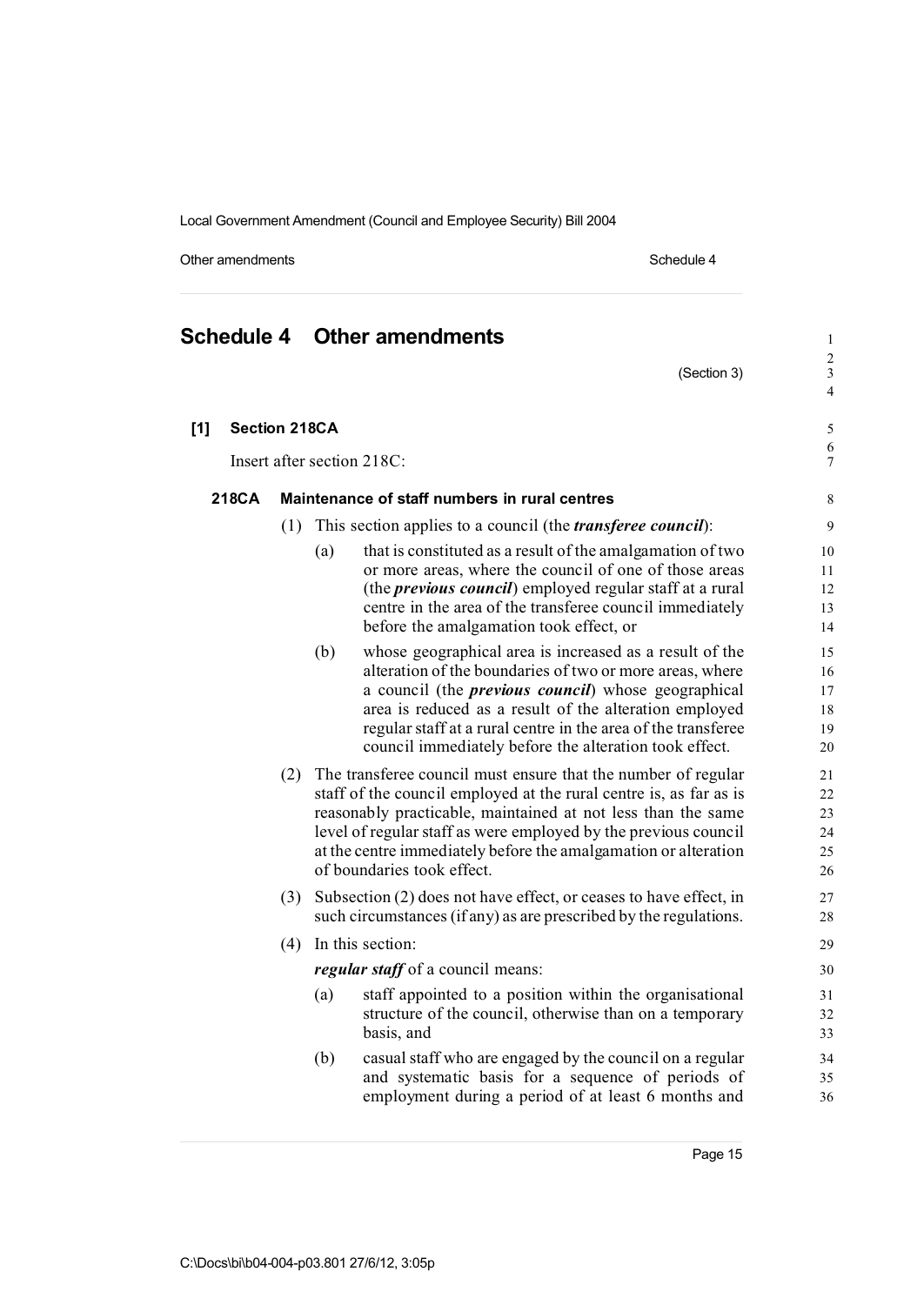#### Schedule 4 Other amendments

|       | who have a reasonable expectation of continuing<br>employment with the council,                                                                                                                               | $\mathbf{1}$<br>$\overline{2}$ |
|-------|---------------------------------------------------------------------------------------------------------------------------------------------------------------------------------------------------------------|--------------------------------|
|       | but does not include senior staff.                                                                                                                                                                            | $\mathfrak{Z}$                 |
|       | <i>rural centre</i> has the meaning given by section 354B.                                                                                                                                                    | 4                              |
| $[2]$ | Schedule 8 Savings, transitional and other provisions consequent on<br>the enactment of other Acts                                                                                                            | $\sqrt{5}$<br>6                |
|       | Insert at the end of clause $1(1)$ :                                                                                                                                                                          | $\tau$<br>8                    |
|       | Local Government Amendment (Council and Employee<br>Security) Act 2004                                                                                                                                        | 9<br>10                        |
| $[3]$ | <b>Schedule 8</b>                                                                                                                                                                                             | 11                             |
|       | Insert at the end of the Schedule with appropriate Part and clause numbers:                                                                                                                                   | 12<br>13                       |
|       | Government Amendment (Council and<br><b>Employee Security) Act 2004</b>                                                                                                                                       | 15                             |
|       |                                                                                                                                                                                                               | 16                             |
|       | <b>Meaning of "amending Act"</b><br>In this Part, <i>amending Act</i> means the <i>Local Government</i><br>Amendment (Council and Employee Security) Act 2004.                                                | 17<br>18<br>19                 |
|       | <b>Postponement of elections</b>                                                                                                                                                                              | 20                             |
|       | (1) Without affecting the generality of Part 6A of Chapter 10 as<br>inserted by Schedule 2 to the amending Act:                                                                                               | 21<br>22                       |
|       | an order may be published under section 318B in<br>(a)<br>relation to a specified council while the election<br>requirements of this Act are in operation with respect to<br>an election for the council, and | 23<br>24<br>25<br>26           |
|       | (b)<br>the order is effective to postpone those requirements<br>with respect to the election,                                                                                                                 | 27<br>28                       |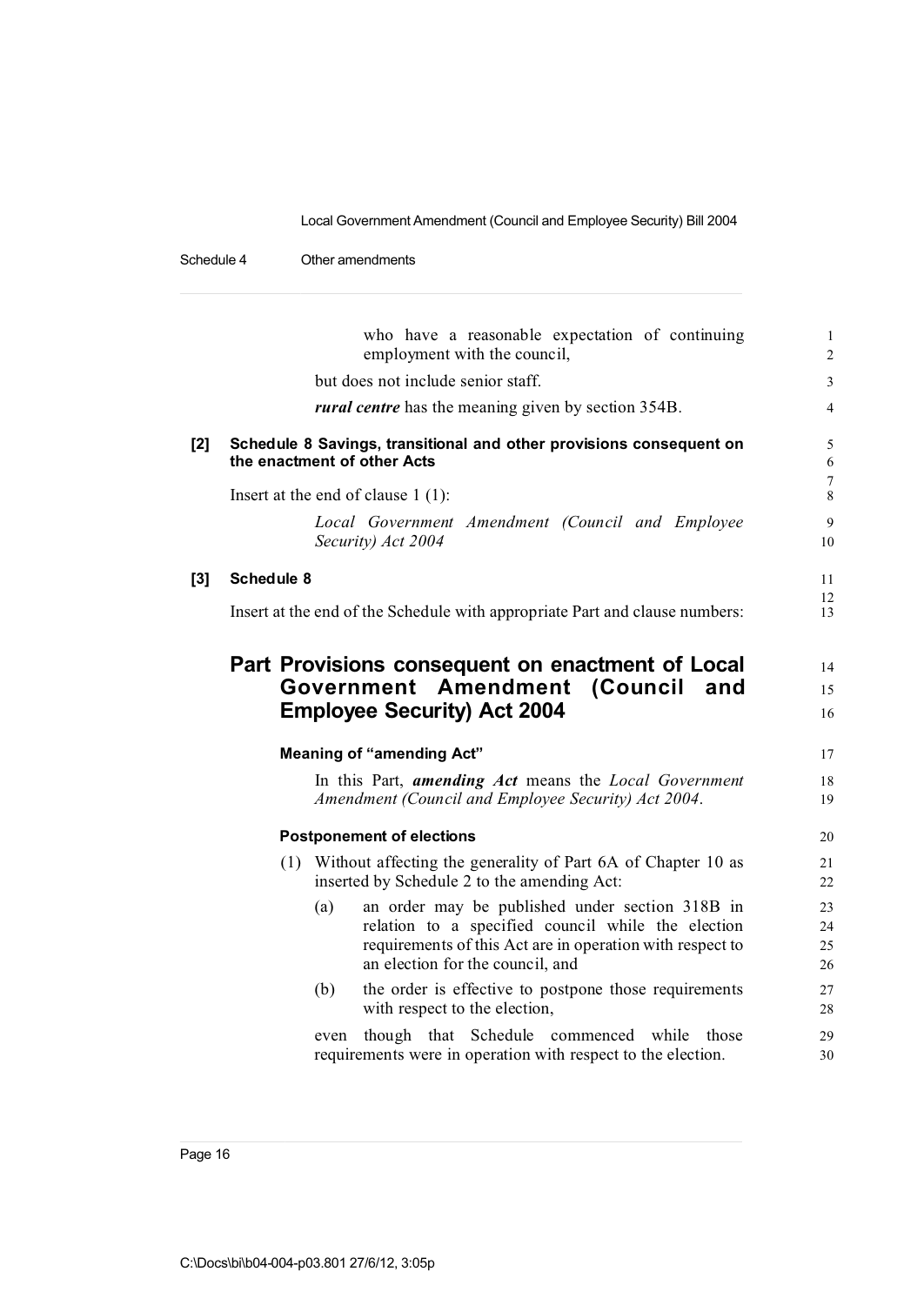Other amendments Schedule 4

| (2) | Subject to subclause (1):                                                                                                                                                                                                                                                        |                                                                                                                                                                                                                                                      | $\mathbf{1}$                                 |
|-----|----------------------------------------------------------------------------------------------------------------------------------------------------------------------------------------------------------------------------------------------------------------------------------|------------------------------------------------------------------------------------------------------------------------------------------------------------------------------------------------------------------------------------------------------|----------------------------------------------|
|     | (a)<br>Schedule, and                                                                                                                                                                                                                                                             | nothing in Schedule 2 to the amending Act affects<br>anything done or omitted to be done under Division 2C<br>of Part 1 of Chapter 9 before the commencement of that                                                                                 | $\boldsymbol{2}$<br>3<br>$\overline{4}$<br>5 |
|     | (b)                                                                                                                                                                                                                                                                              | any order in force under Division 2C of Part 1 of<br>Chapter 9 immediately before the commencement of<br>that Schedule continues in force and may be dealt with<br>in accordance with that Division as if that Schedule had<br>not been enacted, and | 6<br>$\tau$<br>$8\,$<br>9<br>10              |
|     | (c)                                                                                                                                                                                                                                                                              | any election to be held in accordance with Division 2C<br>of Part 1 of Chapter 9 as in force immediately before the<br>commencement of that Schedule is to be held as if that<br>Schedule had not been enacted.                                      | 11<br>12<br>13<br>14                         |
|     | meaning given by section 318A.                                                                                                                                                                                                                                                   | (3) In this clause, <i>election requirements of this Act</i> has the                                                                                                                                                                                 | 15<br>16                                     |
|     | <b>Employment protection</b>                                                                                                                                                                                                                                                     |                                                                                                                                                                                                                                                      | 17                                           |
|     | amending Act extends:                                                                                                                                                                                                                                                            | (1) Part 6 of Chapter 11 as amended by Schedule 3 to the                                                                                                                                                                                             | 18<br>19                                     |
|     | (a)<br>1 January 2004, and                                                                                                                                                                                                                                                       | in relation to an area change that occurred before the<br>date of assent to the amending Act but on or after                                                                                                                                         | 20<br>21<br>22                               |
|     | (b)                                                                                                                                                                                                                                                                              | without limiting paragraph (a), to the staff of councils<br>affected by such an area change.                                                                                                                                                         | 23<br>24                                     |
| (2) | However, the enactment of Schedule 3 to the amending Act<br>does not invalidate or otherwise affect an appointment to a<br>position within the organisational structure of the council that<br>was made on or after 1 January 2004 and before the date of<br>assent to that Act. |                                                                                                                                                                                                                                                      | 25<br>26<br>27<br>28<br>29                   |
| (3) |                                                                                                                                                                                                                                                                                  | Sections 354G and 354H as in force immediately before the<br>commencement of Schedule 3 to the amending Act continue to<br>apply in relation to an area change that occurred before<br>1 January 2004 as if that Schedule had not been enacted.      | 30<br>31<br>32<br>33                         |
| (4) | In this clause, area change means:                                                                                                                                                                                                                                               |                                                                                                                                                                                                                                                      | 34                                           |
|     | (a)                                                                                                                                                                                                                                                                              | the constitution of one or more areas, or                                                                                                                                                                                                            | 35                                           |
|     | (b)                                                                                                                                                                                                                                                                              | an amalgamation of areas, or                                                                                                                                                                                                                         | 36                                           |